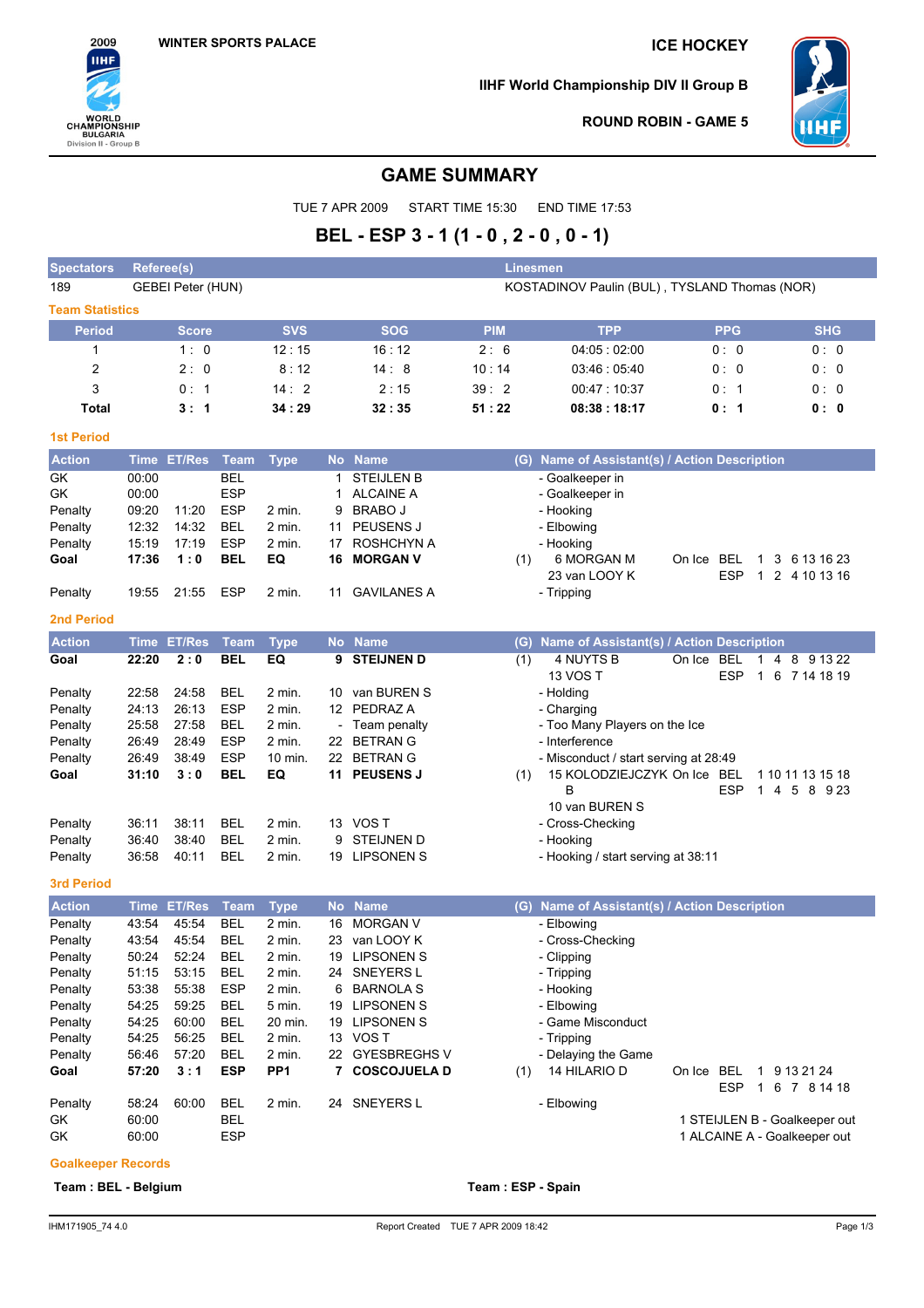

# **IIHF World Championship DIV II Group B**



### **ROUND ROBIN - GAME 5**

| Mo Name               | SOG | <b>SVS</b> | <b>MIP</b> | No Name             | <b>SOG</b> | <b>SVS</b> | <b>MIP</b> |
|-----------------------|-----|------------|------------|---------------------|------------|------------|------------|
| STEIJLEN Bjorn        | 35  | 34         | 60:00      | 1 ALCAINE Ander     | 32         | 29         | 60:00      |
| 20 van LOOVEREN Kevin |     |            |            | 20 ALONSO Jose Luis |            |            |            |

#### **Game Statistics**

|                 | Team: BEL (black)         |              |              |                |                      |                |                |           |                |       |
|-----------------|---------------------------|--------------|--------------|----------------|----------------------|----------------|----------------|-----------|----------------|-------|
|                 |                           |              |              |                | <b>Shots on Goal</b> |                |                |           |                |       |
| No Pos Name     |                           | G.           | $\mathbf{A}$ | <b>PIM</b>     | г                    | $\overline{2}$ | 3 <sup>1</sup> | <b>OT</b> | <b>TS</b>      | $+/-$ |
| 6F              | <b>MORGAN Mitch</b>       | $\Omega$     | 1            | 0              | 1                    | $\Omega$       | $\mathbf 0$    |           | 1              | $+1$  |
| 16F             | <b>MORGAN Vincent</b>     |              | 0            | $\overline{2}$ | 3                    | $\overline{c}$ | $\mathbf 0$    |           | 5              | $+1$  |
| 19 <sub>D</sub> | <b>LIPSONEN Sami</b>      | 0            | 0            | 29             | 1                    | $\Omega$       | 0              |           |                | 0     |
| 21 D            | de HERDT Niki             | $\Omega$     | 0            | 0              | 3                    | 3              | 0              |           | 6              | 0     |
| 23 F            | van LOOY Kristof          | $\Omega$     | 1            | $\overline{2}$ | 1                    | 0              | 1              |           | $\overline{2}$ | $+1$  |
| 10F             | van BUREN Sven            | 0            |              | $\overline{2}$ | 0                    | 3              | 0              |           | 3              | $+1$  |
| 11F             | <b>PEUSENS Joris</b>      |              | 0            | 2              | 1                    | 1              | 0              |           | $\overline{2}$ | $+1$  |
| 13 D            | VOS Tim                   | $\Omega$     |              | 4              | 1                    |                | 0              |           | $\overline{2}$ | $+3$  |
| 15F             | KOLODZIEJCZYK Bryan       | $\mathbf{0}$ |              | 0              | 0                    | $\Omega$       | 0              |           | $\Omega$       | $+1$  |
| 22 D            | <b>GYESBREGHS Vadim</b>   | $\Omega$     | $\Omega$     | $\overline{2}$ | $\overline{2}$       | $\Omega$       | $\mathbf 0$    |           | $\overline{2}$ | $+1$  |
| 3 D             | <b>ENGELEN Jens</b>       | $\Omega$     | 0            | 0              | 0                    | $\Omega$       | 0              |           | $\Omega$       | $+1$  |
| 4F              | <b>NUYTS Bjorn</b>        | $\Omega$     | 1            | 0              | $\overline{c}$       | 3              | 0              |           | 5              | $+1$  |
| 8F              | <b>CAMELBEECK Vincent</b> | $\Omega$     | 0            | 0              | 0                    | 0              | 0              |           | $\Omega$       | $+1$  |
| 9F              | <b>STEIJNEN Dries</b>     |              | 0            | 2              | 1                    | 1              | 0              |           | 2              | $+1$  |
| 18 D            | <b>VROEMANS Nils</b>      | 0            | 0            | 0              | 0                    | $\mathbf 0$    | 0              |           | $\mathbf 0$    | $+1$  |
| 7F              | <b>VERCAMMEN Ben</b>      | $\Omega$     | 0            | 0              | 0                    | 0              | 0              |           | 0              | 0     |
| 12F             | van den BOGAERT Ben       | $\mathbf{0}$ | 0            | 0              | $\Omega$             | 0              | 1              |           |                | 0     |
| 24 F            | <b>SNEYERS Lorenz</b>     | $\Omega$     | 0            | 4              | 0                    | $\Omega$       | 0              |           | $\Omega$       | 0     |
| 1 GK            | STEIJLEN Bjorn            | $\Omega$     | 0            | 0              | 0                    | 0              | 0              |           | 0              |       |
| 20 GK           | van LOOVEREN Kevin        | $\Omega$     | 0            | 0              | 0                    | 0              | 0              |           | $\Omega$       |       |
| <b>Total</b>    |                           | 3            | 6            | 49             | 16                   | 14             | $\mathbf{2}$   |           | 32             |       |

#### **Head Coach :** PAELINCK Gil

|                  | Team : ESP (white)       |                       |                      |                |                |                |                      |           |                |             |
|------------------|--------------------------|-----------------------|----------------------|----------------|----------------|----------------|----------------------|-----------|----------------|-------------|
|                  |                          |                       |                      |                |                |                | <b>Shots on Goal</b> |           |                |             |
| No Pos Name      |                          | G                     | A                    | <b>PIM</b>     |                | $\overline{2}$ | 3 <sup>2</sup>       | <b>OT</b> | <b>TS</b>      | $+/-$       |
| 9 D              | <b>BRABO</b> Juan        | $\Omega$              | 0                    | $\overline{2}$ | 1              | $\mathbf 0$    | 1                    |           | 2              | $-1$        |
| 17F              | ROSHCHYN Alexei          | $\Omega$              | 0                    | 2              | 0              | 0              | 0                    |           | 0              | $\mathbf 0$ |
| 19F              | <b>GRACIA</b> Ivan       | 0                     | 0                    | 0              | 1              | 1              | 0                    |           | $\overline{2}$ | $-1$        |
| 22 D             | <b>BETRAN Guillermo</b>  | 0                     | 0                    | 12             | 0              | 0              |                      |           |                | 0           |
| 24 F             | MUNOZ Pablo              | $\Omega$              | 0                    | 0              | $\overline{2}$ | 0              | 2                    |           | 4              | 0           |
| 2 D              | PAZ Eduardo              | 0                     | 0                    | 0              | 0              | 1              | 0                    |           | 1              | $-1$        |
| 4 D              | <b>VEA Alex</b>          | 0                     | 0                    | 0              | 0              | 0              | 2                    |           | 2              | $-2$        |
| 10F              | <b>BERNET Jordi</b>      | 0                     | 0                    | 0              | 1              | 1              | 0                    |           | $\overline{2}$ | $-1$        |
| 13 F             | CODINA Ivan              | 0                     | 0                    | 0              | 1              | 0              | 0                    |           | 1              | $-1$        |
| 16 F             | PEREZ Desiderio          | 0                     | 0                    | 0              | 2              | 0              | 0                    |           | $\overline{c}$ | $-1$        |
| 5F               | <b>BETRAN Adrian</b>     | 0                     | 0                    | 0              | 0              | 0              | 1                    |           | 1              | $-1$        |
| 8 D              | PEREZ Diego              | 0                     | 0                    | 0              | 0              | 3              | 0                    |           | 3              | $-1$        |
| 12F              | PEDRAZ Alejandro         | 0                     | 0                    | 2              | 0              | 0              | 0                    |           | 0              | $\mathbf 0$ |
| 23 F             | MUNOZ Juan               | 0                     | 0                    | 0              | $\overline{2}$ | 2              | 1                    |           | 5              | $-1$        |
| 6 F              | <b>BARNOLA Salvador</b>  | 0                     | 0                    | 2              | 0              | 0              | 0                    |           | 0              | $-1$        |
| 7 D              | COSCOJUELA Diego         |                       | 0                    | 0              | 0              | 0              | 4                    |           | 4              | $-1$        |
| 11F              | <b>GAVILANES Antonio</b> | $\Omega$              | 0                    | $\overline{2}$ |                | $\Omega$       | 0                    |           |                | 0           |
| 14 D             | <b>HILARIO Daniel</b>    | $\Omega$              |                      | 0              | 0              | 0              | 2                    |           | $\overline{2}$ | $-1$        |
| IHM171905 74 4.0 |                          | <b>Report Created</b> | TUE 7 APR 2009 18:42 |                |                |                |                      |           |                | Page 2/3    |